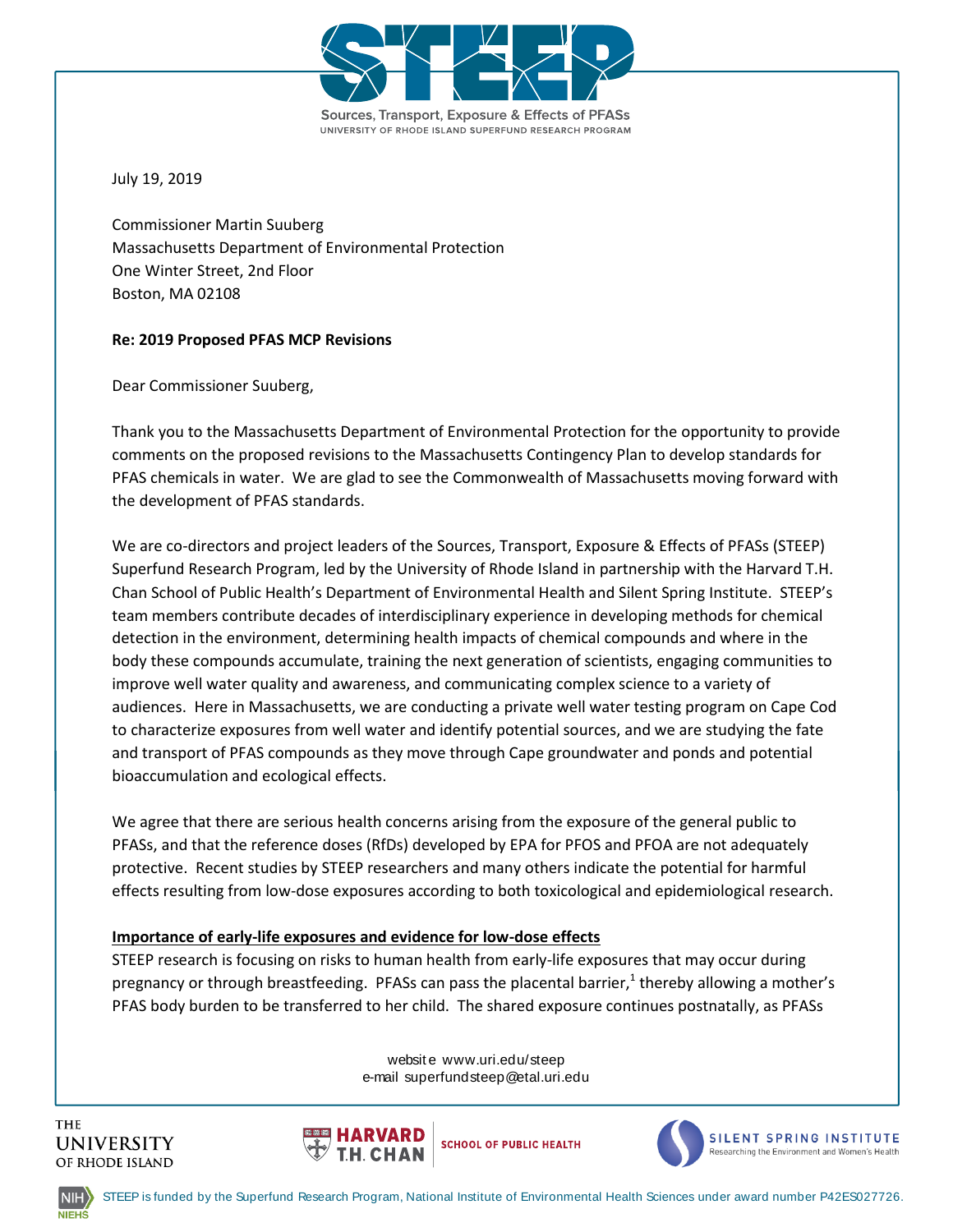

are transferred through breast milk, and longer durations of breastfeeding result in increased serum PFASconcentrations in children.<sup>2</sup> Since adverse effects on the next generation, for instance on the development of the immune system, may have long-term adverse health implications, we believe that a substantial amount of precaution is appropriate to protect the most vulnerable part of the population.

Epidemiological research led by STEEP researcher Philippe Grandjean on the Faroe Islands has shown associations between PFAS exposures in young children and suppressed antibody response to vaccines[.](#page-4-2)<sup>3</sup> Based o[n](#page-4-3) benchmark dose calculations of immunotoxic effects, Grandjean and Budtz-Jorgensen<sup>4</sup> suggested that 0.1 ng/mL serum would be an appropriate benchmark dose level for PFOS and PFOA, which corresponds to 1 ng/L when converted to drinking water concentrations, assuming a ratio of 1:100. More rece[n](#page-4-4)tly, Budtz-Jorgensen and Grandjean<sup>5</sup> extended these benchmark dose calculations to simultaneously account for exposures to the five long-chain PFAS chemicals included in the draft standard.

The Minnesota Department of Health developed a toxicokinetic model that accounts for accumulation of PFASs *in utero* and transfer of PFAS compounds via breast milk[.](#page-4-5)<sup>6</sup> The New Hampshire Department of Environmental Services recently issued revised draft MCLs that accounted for this model. The resulting draft MCLs, which are lower than initially proposed, are 12 ng/L PFOA, 15 ng/L PFOS, 11 ng/L PFNA, and 18 ng/L PFHxS. Still, the model does not appropriately take into regard that exposure during prenatal or infancy development can cause lasting impairment of organ functions with associated disease risks. This concern suggests that further lowering of the MCLs is needed.

ed mammary gland develoption<br>While NJDEP's recommend<br>using this endpoint as the<br>ccount for this and other s endpoint due to a lack of precedent for using this endpoint as the basis for risk assessment, NJDEP<br>applied an extra uncertainty factor to account for this and other sensitive endpoints.<br>website www.uri.edu/steep<br>e-mail su Current evidence on rodent models have shown that low-dose PFOA exposures can impair mammary gland development.<sup>[7-10](#page-4-6)</sup> Altered breast development associated with low-dose PFOA exposure is concerning because of the potential to disrupt lactation. PFOA exposure in mice was associated with reduced mammary differentiation and altered milk protein gene expression[.](#page-4-7)<sup>9</sup> In humans, elevated serum PFOA was associated with early termination of breastfeeding in a cohort of U.S. mothers<sup>[11](#page-4-8)</sup> and PFOA, PFOS, PFNA, and PFDA serum concentrations were associated with shorter duration of breastfeeding in a cohort of mothers in the Faroe Islands.<sup>[12](#page-4-9)</sup> As noted by researchers at Silent Spring Institute and others, altered mammary gland development may increase breast cancer susceptibility later in life.<sup>[7,](#page-4-6) [13](#page-4-10)</sup> The New Jersey Department of Environmental Protection (NJDEP) noted that delayed mammary gland development, along with increased liver weight, were the two most sensitive non-carcinogenic endpoints associated with PFOA exposure.<sup>[14](#page-4-11)</sup> NJDEP concluded that the target serum concentration to be protective of delayed mammary gland development was below the median serum PFOA level in the general population. While NJDEP's recommended MCL was not based on this applied an extra uncertainty factor to account for this and other sensitive endpoints.







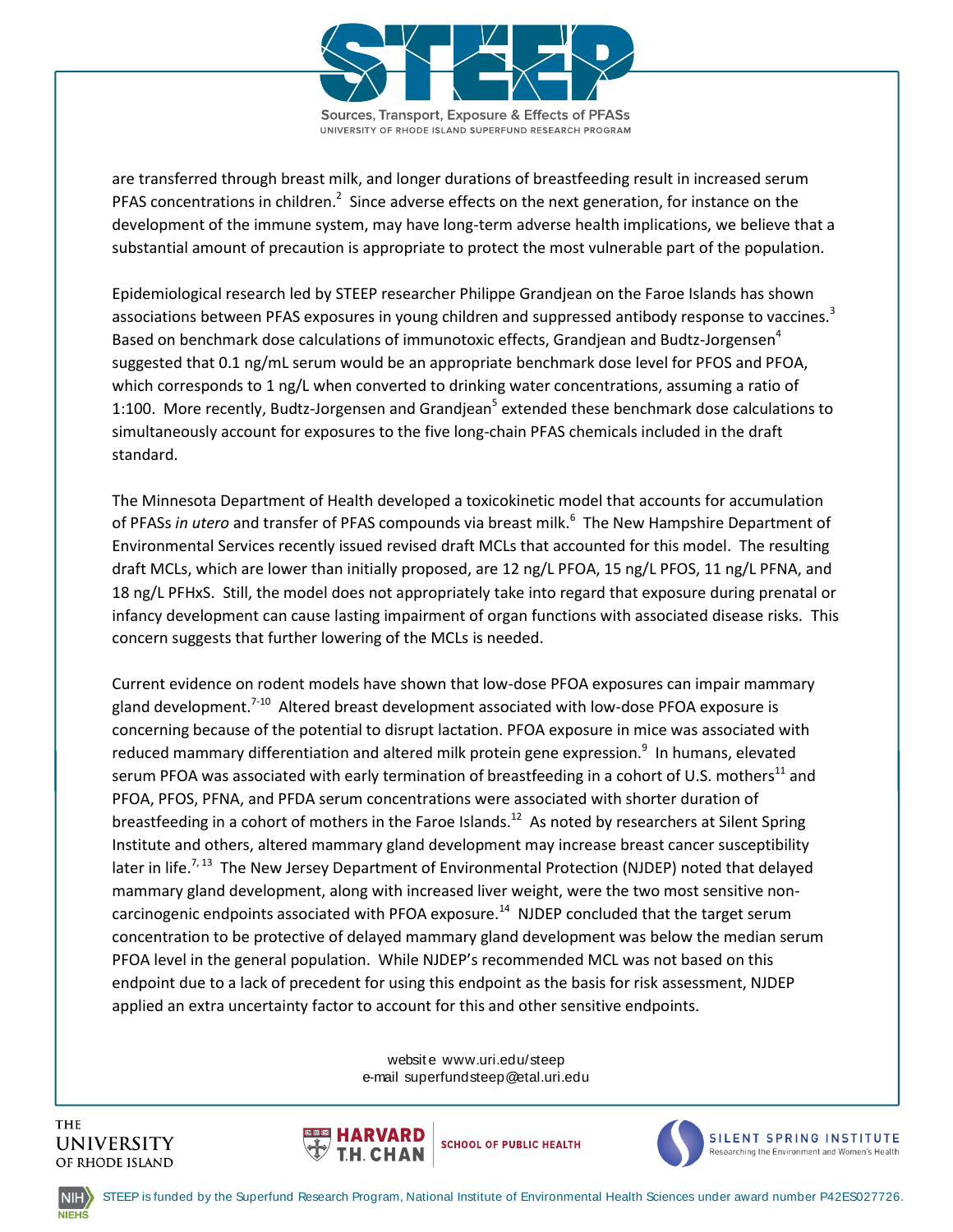

# **Additional compounds for consideration**

We applaud MassDEP's approach for the proposed standard that includes the sum concentrations of PFOS, PFOA, and four additional PFAS compounds. This approach recognizes the extreme persistence of PFAS compounds as a class and the long human half-lives of PFASs, especially long-chain compounds. Beyond the six compounds in the draft standard, we note that there are many more PFASs of concern.

There is ample evidence that MRLs ought to be considered for PFUnDA (C11) and PFDoDA (C12), along with PFDA that has already been added to the original five PFAS compounds in the proposed GW-1 standard. In addition to the continual exposures to these compounds, the health effects and toxicokinetic behavior of the C10-C12 compound all show similarities to the behavior of PFNA. The human half-lives for PFCAs generally increase with chain length. Geometric mean human half-lives for PFDA and PFUnDA were estimated to be 7.1 and 7.4 years, respectively, in males and older females, more than twice the estimated half-life for PFNA.<sup>[15](#page-5-0)</sup> As noted in the ATSDR draft toxicological profile, PFDA, PFUnDA, and PFDoDA have been associated with thyroid disorders and adverse birth outcomes in epidemiological studies.<sup>[16](#page-5-1)</sup> PFDA and PFUnDA have been linked with serum lipid outcomes, neurodevelopmental outcomes and prostate cancer. PFUnDA and PFDoDA have been linked to suppressed antibody response to vaccines and decreases in childhood growth. PFDA has been linked with male reproductive outcomes, and adverse pregnancy outcomes, and PFUnDA has been linked to diabetes. Mother-child transfer efficiencies for these compounds are often greater than PFNA, as indicated by the low maternal-fetal and maternal-infant ratios reported in the recent ATSDR toxicological profile on PFASs.

In addition, emerging research demonstrates that select shorter-chain alternatives may bioaccumulate to the same extent or to a greater degree than legacy compounds such as PFOA or PFOS.<sup>[17-21](#page-5-2)</sup> Pharmacokinetic models suggest that shorter-chain alternatives may be equally toxic compared to legacy compounds after adjusting for differences in toxicokinetics.<sup>[22](#page-5-3)</sup> Shorter-chain alternatives replacing legacy PFASs continue being produced and show widespread environmental occurrence. Perfluoroalkyl ether carboxylic acids (i.e. HFPO-DA or "GenX"), polyfluoroalkyl carboxylic acids, and polyfluorinated alkanesulfonates and sulfates persist in air, surface water, and drinking water downstream from release sources.<sup>[23-27](#page-5-4)</sup>

# **Support for Relative Source Contribution of 20%**

relative source contribution estimate.<sup>[28](#page-5-5)</sup> Using pharmacokinetic modeling and blood and drinking water samples archived from 1989-1990, these authors estimated that contributions of drinking water to overall PFAS exposures overall PFAS exposures ranged from around 3% for PFOS to 34% for PFHxS.<br>website www.uri.edu/steep<br>e-mail superfundsteep@etal.uri.edu A new analysis led by STEEP researcher Elsie Sunderland supports the applicability of the 20% default samples archived from 1989-1990, these authors estimated that contributions of drinking water to







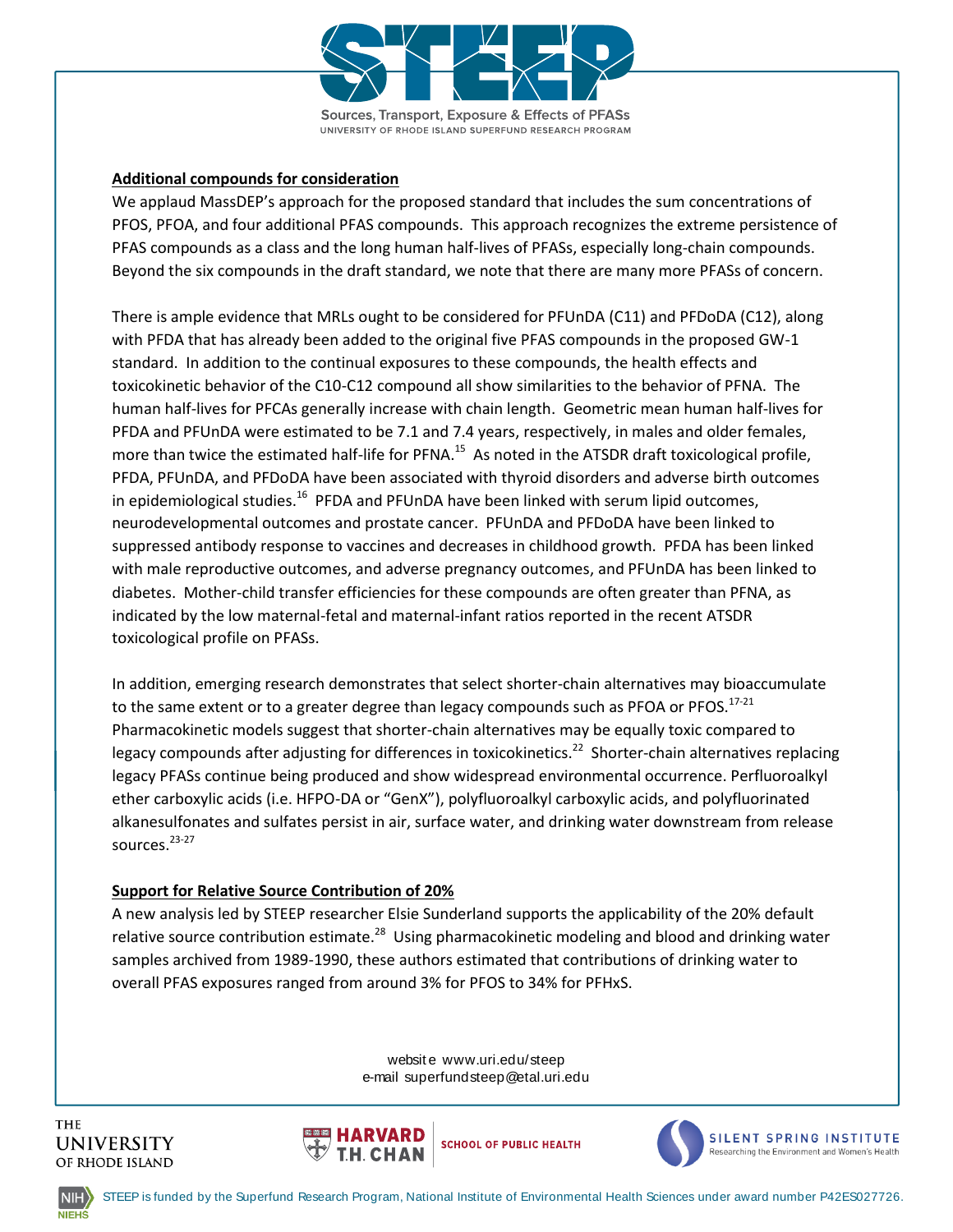

### **Consideration of a class-based approach**

As a class, PFAS compounds are united in their extreme persistence and mobility. In recognition of concerns about chemicals that are very persistent and very mobile, the European Union has proposed adding a "very persistent very mobile" (vPvM) criteria to the European chemical regulatory program REACH. To the extent possible, PFASs should be considered as a class, or relevant subclasses, rather than attempting to regulate them one at a time. The scientific community has repeatedly acknowledged similar physicochemical characteristics linking >4,000 PFASs and has suggested PFASs be considered and regulated as a group or as subgroups.<sup>[29-31](#page-6-0)</sup> Most recently, the governments of the EU countries have urged the European Commission to generate a joint strategy on PFASs, treating all the many individual compounds as a group and recommending that they be approved only for essential uses.

The current regulatory paradigm essentially assigns zero toxicity to PFAS not included in GW/MCL standards. While setting a total PFAS standard will be difficult to establish, it would be advisable to include a measure of total PFAS on a regular basis to be able to assess how abundant non-targeted PFASs are. This approach would allow Mass DEP to be alerted to the presence of other PFASs that might become threats to public health.

#### **Analytical considerations of the proposed standards**

Based on improvements of analytical instrumentation over the last few years, the proposed standards can easily be quantified using common HPLC-MS/MS based instrumentation. While the U.S. EPA only asked laboratories to report at levels above 20-90 ng/L, depending on the compound, during the UCMR3 testing in 2013-2015, lower reporting limits are easily achieved. Even at the time of the UCMR3 reporting, major analytical laboratories had much lower internal reporting limits, leading to substantial underestimates of PFAS abundance in U.S. public water systems.<sup>[32](#page-6-1)</sup> Since then, reporting limits in the lower ng/L range are easily and routinely achieved by commercial, regulatory, and academic laboratories.

Thank you, once again, for inviting our comments. Please contact us if you wish to discuss any of the above issues further.

ilippe Grandjean<br>Co-Director<br>sor of Environmental Hea<br>rd University<br>d@hsph.harvard.edu rlohmann@uri.edu pgrand@hsph.harvard.edu schaider@silentspring.org ptessor of Environmental Health<br>rvard University<br>rand@hsph.harvard.edu<br>website www.uri.edu/steep<br>e-mail superfundsteep@etal.uri.edu Dr. Rainer Lohmann Dr. Philippe Grandjean Dr. Laurel Schaider Professor of Oceanography Professor of Environmental Health Research Scientist University of Rhode Island Harvard University The Silent Spring Institute

Laurel a. A

STEEP Director **STEEP Co-Director** Co-PI, STEEP Community Engagement

**THE** 





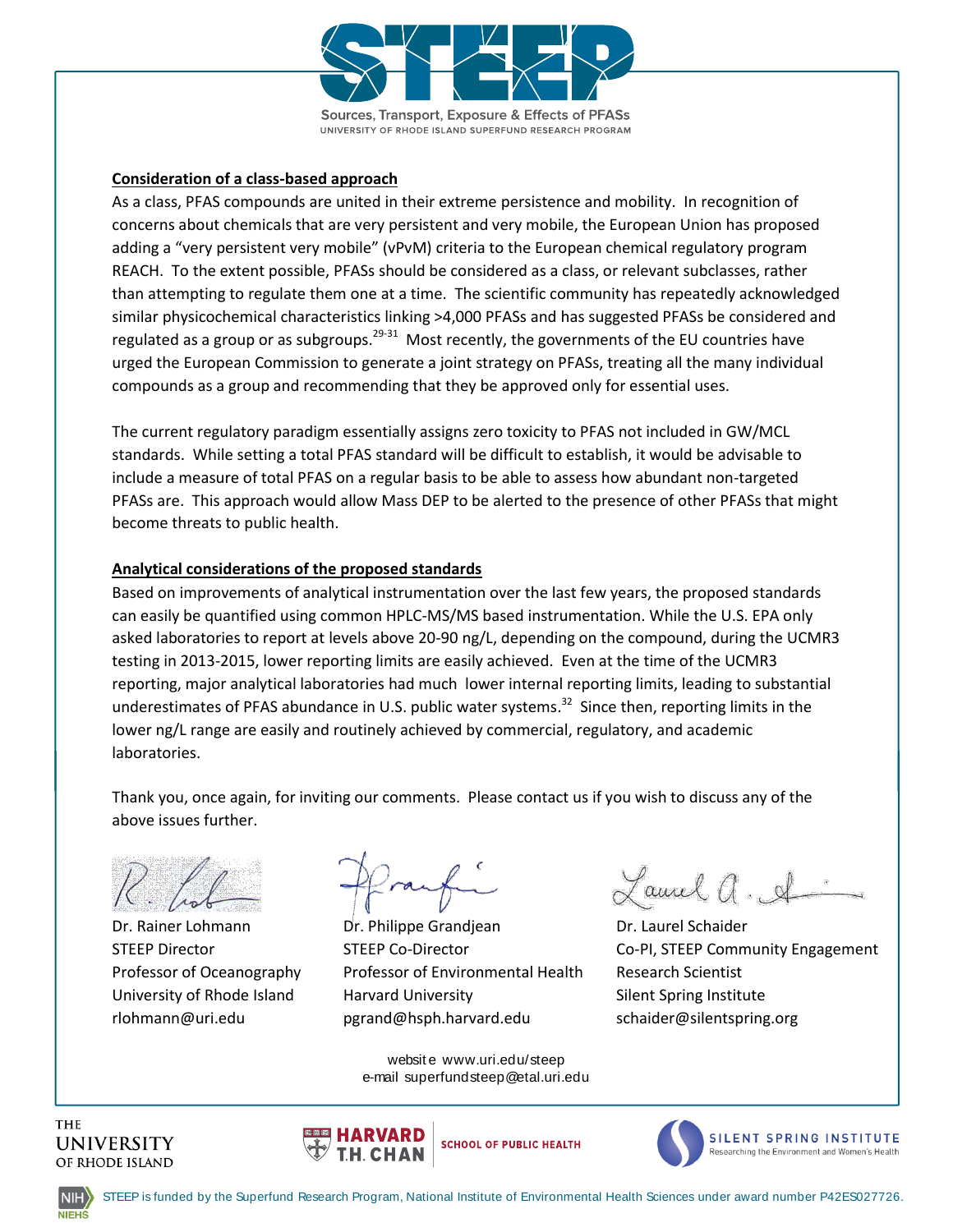

#### **References**

- <span id="page-4-0"></span>1. Needham, L.L., P. Grandjean, B. Heinzow, P.J. Jorgensen, F. Nielsen, D.G. Patterson, Jr., A. Sjodin, W.E. Turner, and P. Weihe, Partition of environmental chemicals between maternal and fetal blood and tissues*. Environ Sci Technol*, 2011. **45**: 1121-6.
- <span id="page-4-1"></span>2. Mogensen, U.B., P. Grandjean, F. Nielsen, P. Weihe, and E. Budtz-Jorgensen, Breastfeeding as an Exposure Pathway for Perfluorinated Alkylates*. Environ Sci Technol*, 2015. **49**: 10466-73.
- <span id="page-4-2"></span>3. Grandjean, P., E.W. Andersen, E. Budtz-Jørgensen, F. Nielsen, K. Mølbak, P. Weihe, and C. Heilmann, Serum vaccine antibody concentrations in children exposed to perfluorinated compounds. *Journal of the American Medical Association*, 2012. **307**: 391-397.
- <span id="page-4-3"></span>4. Grandjean, P. and R. Clapp, Perfluorinated alkyl substances: Emerging insights into health risks*. New Solutions*, 2015. **25**: 147-163.
- <span id="page-4-4"></span>5. Budtz-Jørgensen, E. and P. Grandjean, Application of benchmark analysis for mixed contaminant exposures: Mutual adjustment of perfluoroalkylate substances associated with immunotoxicity*. Plos One*, 2018. **13**: e0205388.
- <span id="page-4-5"></span>6. Goeden, H.M., C.W. Greene, and J.A. Jacobus, A transgenerational toxicokinetic model and its use in derivation of Minnesota PFOA water guidance*. Journal of Exposure Science & Environmental Epidemiology*, 2019. **29**: 183- 195.
- <span id="page-4-6"></span>7. Macon, M.B. and S.E. Fenton, Endocrine disruptors and the breast: Early life effects and later life disease*. Journal of Mammary Gland Biology and Neoplasia*, 2013. **18**: 43-61.
- 8. Tucker, D.K., M.B. Macon, M.J. Strynar, S. Dagnino, E. Andersen, and S.E. Fenton, The mammary gland is a sensitive pubertal target in CD-1 and C57Bl/6 mice following perinatal perfluorooctanoic acid (PFOA) exposure*. Reproductive Toxicology*, 2015. **54**: 26-36.
- <span id="page-4-7"></span>9. White, S.S., A.M. Calafat, Z. Kuklenyik, L. Villanueva, R.D. Zehr, L. Helfant, M.J. Strynar, A.B. Lindstrom, J.R. Thibodeaux, C. Wood, and S.E. Fenton, Gestational PFOA exposure of mice is associated with altered mammary gland development in dams and female offspring*. Toxicological Sciences*, 2007. **96**: 133-144.
- 10. White, S.S., J.P. Stanko, K. Kato, A.M. Calafat, E.P. Hines, and S.E. Fenton, Gestational and chronic low-dose PFOA exposures and mammary gland growth and differentiation in three generations of CD-1 mice*. Environmental Health Perspectives*, 2011. **119**: 1070-1076.
- <span id="page-4-8"></span>11. Romano, M.E., Y. Xu, A.M. Calafat, K. Yolton, A. Chen, G.M. Webster, M.N. Eliot, C.R. Howard, B.P. Lanphear, and J.M. Braun, Maternal serum perfluoroalkyl substances during pregnancy and duration of breastfeeding*. Environ Res*, 2016. **149**: 239-46.
- <span id="page-4-9"></span>12. Timmermann, C.A.G., E. Budtz-Jorgensen, M.S. Petersen, P. Weihe, U. Steuerwald, F. Nielsen, T.K. Jensen, and P. Grandjean, Shorter duration of breastfeeding at elevated exposures to perfluoroalkyl substances*. Reproductive Toxicology*, 2017. **68**: 164-170.
- <span id="page-4-10"></span>13. Rudel, R.A., S.E. Fenton, J.M. Ackerman, S.Y. Euling, and S.L. Makris, Environmental exposures and mammary gland development: State of the science, public health implications, and research recommendations*. Environmental Health Perspectives*, 2011. **119**: 1053-1061.
- <span id="page-4-11"></span>11. **119**: 1053-1061.<br>uality Institute), *Maximum C<br>er, Basis and Background*. 2C<br>df/pfoa-recommend.pdf. 14. NJDWQI (New Jersey Drinking Water Quality Institute), *Maximum Contaminant Level Recommendation for Perfluorooctanoic Acid in Drinking Water, Basis and Background*. 2017. Available from: http://www.nj.gov/dep/watersupply/pdf/pfoa-recommend.pdf.

w*uter, Busis und Buckground. 2017.*<br>ly/pdf/pfoa-recommend.pdf.<br>website www.uri.edu/steep<br>e-mail superfundsteep@etal.uri.edu







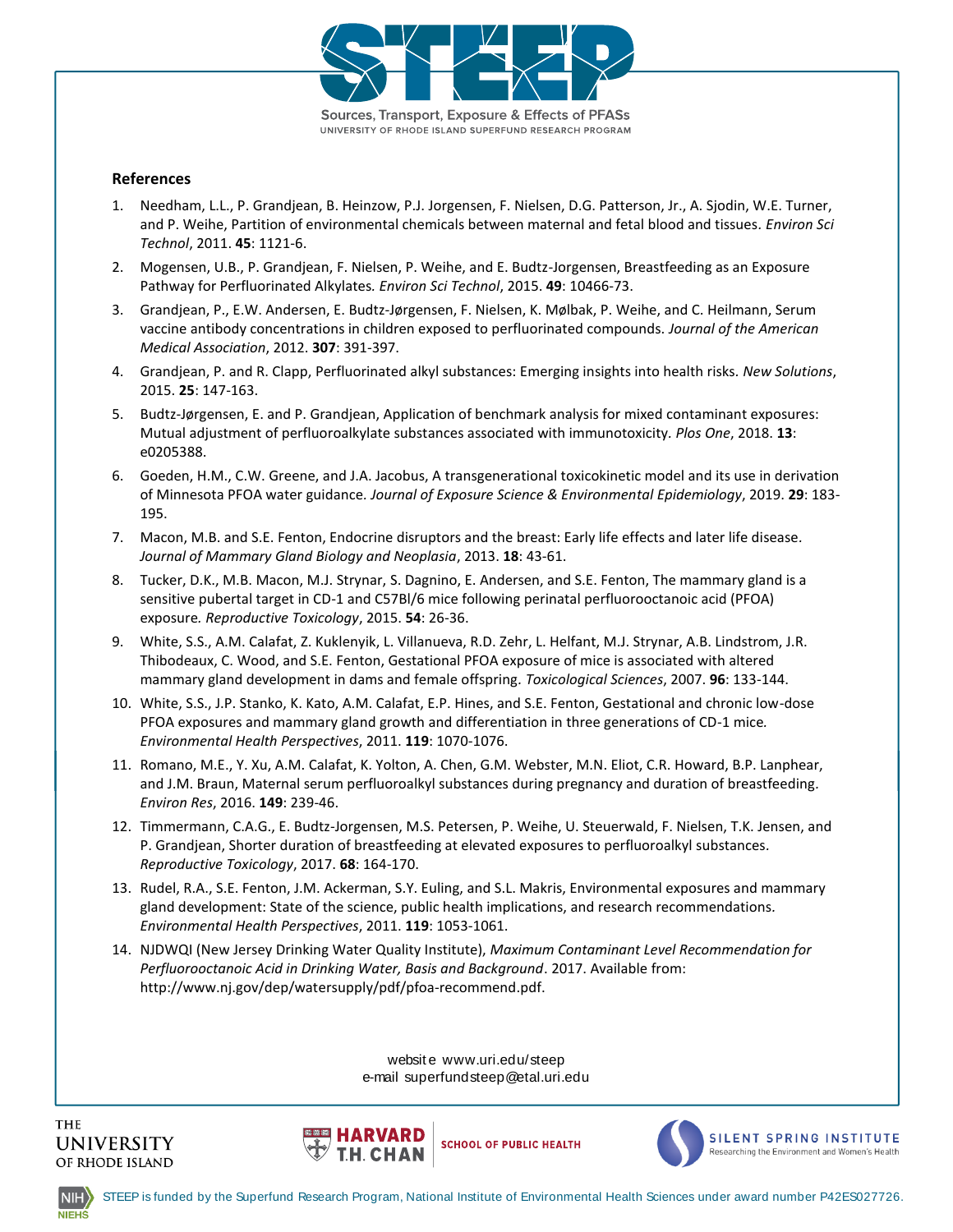

Sources, Transport, Exposure & Effects of PFASs UNIVERSITY OF RHODE ISLAND SUPERFUND RESEARCH PROGRAM

- <span id="page-5-0"></span>15. Zhang, Y., S. Beesoon, L. Zhu, and J.W. Martin, Bionmonitoring of perfluoroalkyl acids in human urine and estimates of biological half-life*. Environmental Science & Technology*, 2013. **47**: 10619-27.
- <span id="page-5-1"></span>16. Agency for Toxic Substances and Disease Registry (ATSDR), *Toxicological Profile for Perfluoroalkyls: Draft for Public Comment*. 2018, U.S. Department of Health and Human Services. Available from: https://www.atsdr.cdc.gov/toxprofiles/tp200.pdf.
- <span id="page-5-2"></span>17. De Silva, A.O., C. Spencer, K.C.D. Ho, M. Al Tarhuni, C. Go, M. Houde, S.R. de Solla, R.A. Lavoie, L.E. King, D.C.G. Muir, P.A. Fair, R.S. Wells, and G.D. Bossart, Perfluoroalkylphosphinic acids in Northern Pike (Esox lucius), Double-Crested Cormorants (Phalacrocorax auritus), and Bottlenose Dolphins (Tursiops truncatus) in relation to other perfluoroalkyl acids*. Environmental Science & Technology*, 2016. **50**: 10903-10913.
- 18. Gomis, M.I., Z.Y. Wang, M. Scheringer, and I.T. Cousins, A modeling assessment of the physicochemical properties and environmental fate of emerging and novel per- and polyfluoroalkyl substances*. Sci Total Environ*, 2015. **505**: 981-991.
- 19. Liu, Y.W., T. Ruan, Y.F. Lin, A.F. Liu, M. Yu, R.Z. Liu, M. Meng, Y.W. Wang, J.Y. Liu, and G.B. Jiang, Chlorinated polyfluoroalkyl ether sulfonic acids in marine organisms from Bohai Sea, China: Occurrence, temporal variations, and trophic transfer behavior*. Environmental Science & Technology*, 2017. **51**: 4407-4414.
- 20. Pan, Y.T., H.X. Zhang, Q.Q. Cui, N. Sheng, L.W.Y. Yeung, Y. Guo, Y. Sun, and J.Y. Dai, First report on the occurrence and bioaccumulation of hexafluoropropylene oxide trimer acid: An emerging concern*. Environmental Science & Technology*, 2017. **51**: 9553-9560.
- 21. Shi, Y.L., R. Vestergren, Z. Zhou, X.W. Song, L. Xu, Y. Liang, and Y.Q. Cai, Tissue distribution and whole body burden of the chlorinated polyfluoroalkyl ether sulfonic acid F-53B in crucian carp (Carassius carassius): Evidence for a highly bioaccumulative contaminant of emerging concern*. Environmental Science & Technology*, 2015. **49**: 14156-14165.
- <span id="page-5-3"></span>22. Gomis, M.I., R. Vestergren, D. Borg, and I.T. Cousins, Comparing the toxic potency in vivo of long-chain perfluoroalkyl acids and fluorinated alternatives*. Environ Int*, 2018. **113**: 1-9.
- <span id="page-5-4"></span>23. Gebbink, W.A., L. van Asseldonk, and S.P.J. van Leeuwen, Presence of emerging per- and polyfluoroalkyl substances (PFASs) in river and drinking water near a fluorochemical production plant in the Netherlands*. Environmental Science & Technology*, 2017. **51**: 11057-11065.
- 24. Kaboré, H.A., S.V. Duy, G. Munoz, L. Meite, M. Desrosiers, J.X. Liu, T.K. Sory, and S. Sauve, Worldwide drinking water occurrence and levels of newly-identified perfluoroalkyl and polyfluoroalkyl substances*. Sci Total Environ*, 2018. **616**: 1089-1100.
- 25. Newton, S., R. McMahen, J.A. Stoeckel, M. Chislock, A. Lindstrom, and M. Strynar, Novel polyfluorinated compounds identified using high resolution mass spectrometry downstream of manufacturing facilities near Decatur, Alabama*. Environmental Science & Technology*, 2017. **51**: 1544-1552.
- 26. Pan, Y.T., H.X. Zhang, Q.Q. Cui, N. Sheng, L.W.Y. Yeung, Y. Sun, Y. Guo, and J.Y. Dai, Worldwide distribution of novel perfluoroether carboxylic and sulfonic acids in surface water*. Environmental Science & Technology*, 2018. **52**: 7621-7629.
- 27. Sun, M., E. Arevalo, M.J. Strynar, A.B. Lindstrom, M. Richardson, B. Kearns, C. Smith, A. Pickett, and D.R.U. Knappe, Legacy and emerging perfluoroalkyl substances are important drinking water contaminants in the Cape Fear River Watershed of North Carolina*. Environ Sci Technol Lett*, 2016. **3**: 415–419.
- <span id="page-5-5"></span>mastront, m. menardsont, b.<br>balkyl substances are import<br>rolina. *Environ Sci Technol Li*.<br>hang, P. Grandjean, J.E. Har<br>plasma concentrations of p<br>women. *Environmental Hed*. a nationwide prospective cohort of U.S. women*. Environmental Health Perspectives,* 2019. **127**: 067006. 28. Hu, X.C., A.K. Tokranov, J. Liddie, X.M. Zhang, P. Grandjean, J.E. Hart, F. Laden, Q. Sun, L.W.Y. Yeung, and E.M.<br>
Sunderland, Tap water contributions to plasma concentrations of poly- and perfluoroalkyl substances (PF Sunderland, Tap water contributions to plasma concentrations of poly- and perfluoroalkyl substances (PFAS) in